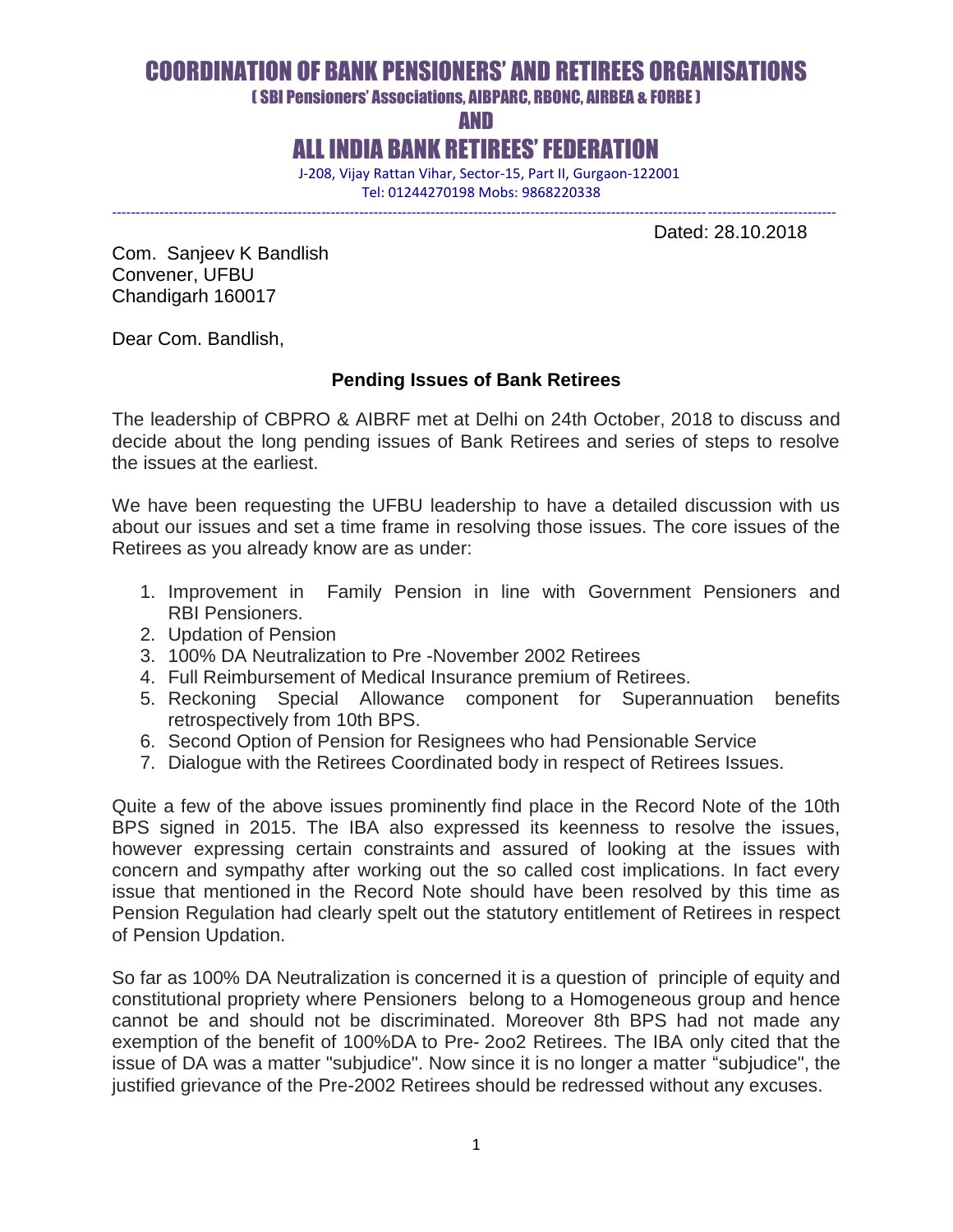## COORDINATION OF BANK PENSIONERS' AND RETIREES ORGANISATIONS

( SBI Pensioners' Associations, AIBPARC, RBONC, AIRBEA & FORBE )

AND

### ALL INDIA BANK RETIREES' FEDERATION

 J-208, Vijay Rattan Vihar, Sector-15, Part II, Gurgaon-122001 Tel: 01244270198 Mobs: 9868220338

-------------------------------------------------------------------------------------------------------------------------------------------------------- In the same way IBA was showing compassion in respect of our demand for improvement in the Family Pension in line with the Government Retirees and RBI Retirees. The bogey of financial burden should not be an issue of concern as the Pension Fund is strong and robust, each year growing with fewer outflows and more accretion. Moreover Pension is a Deferred Wage and a statutory obligation under the Defined Benefit Scheme and not given out of profits but charged to the P & L accounts of the Bank's before arriving at the Net Profit.

The last Bipartite Settlement also resulted in an anomaly in respect of Special allowance component as well as thrusting the premium of Medical insurance on the Retirees. The Government communication of 2012 in respect of Medical Insurance never directed the IBA to bring out a discriminatory Medical Scheme disadvantaging the Retirees.

You will agree with us that the Bank Retirees are put to great disadvantage and humiliation for no fault of theirs. Rather their contribution to the Banking Industry was enormous and whatever their entitlements should has been given graciously and respectfully acknowledging their past services. It is amusing and baffling that the past and the present management committees of IBA who were/are MDs, DMDs or EDs of different Banks reaping & enjoying the benefit of full reimbursement of medical expenses should deny the same to their juniors and subordinates. From the Retired Secretary of Government of India to the lowest rank Retired employee of the Government of India, all enjoy the benefit of full reimbursement of Medical treatment where as in the Bank the top chosen few enjoy the benefit. This position cannot go unquestioned as it's a question of Principle and not a question of monetary consideration. We cannot accept the argument of IBA or Government or anybody that for Retired Government employees the funds flow out of Consolidated Fund of India where as for the Banks it flows from Profits. The fact is that the Consolidated Fund of India is part of the Union Budget which is showing perennially and constantly showing deficit. It is also a fact that Banks are forced to show losses due to reckless lending by the top management through Board sanctions. These losses have occurred recently only and it is a temporary phenomenon. Moreover even at the cost of repetition we wish to state that any outgo in respect of improvement in respect of the issues that we have raised is to be paid out of the Pension Fund only which is strong and sufficient (Rs Three Lakhs crores plus including SBI) and in no way the improvements in Pension payments would affect the Balance Sheets of the Banks and no less than the highest Body of judiciary the Hon'ble Supreme Court of India had held that the Pension is a Deferred Wage for the past services rendered and it is not a bounty or charity. It is also a fact that the Pension corpus is meant for those who are recruited before April, 2010 only and they come under the Defined Benefit Pension Scheme. Again it is also a well known fact that some of the Banks had unauthorizedly transferred funds from their